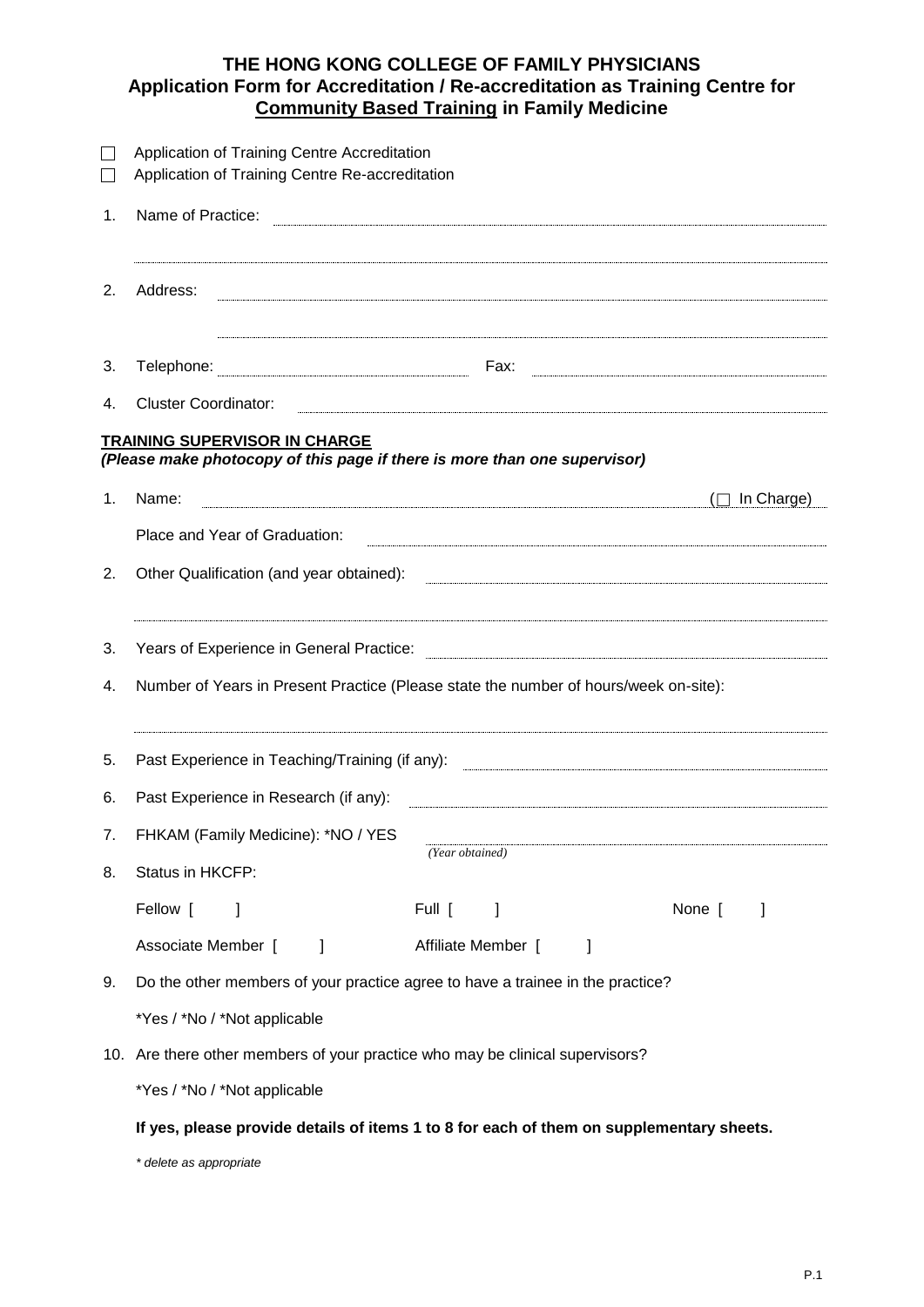## **THE PRACTICE**

|  | 11. Types of Practice:                                                                                                                         |              |              |                              |              |                           |                |                        |              |                 |  |
|--|------------------------------------------------------------------------------------------------------------------------------------------------|--------------|--------------|------------------------------|--------------|---------------------------|----------------|------------------------|--------------|-----------------|--|
|  | <b>Hospital Authority Hospital:</b>                                                                                                            |              |              | $HKE$ $\left[ \quad \right]$ |              |                           |                | HKW [                  | $\mathbf{I}$ |                 |  |
|  |                                                                                                                                                | KC [         | $\mathbf{I}$ |                              |              | KE [                      | $\mathbf{I}$   | KW [<br>$\overline{1}$ |              |                 |  |
|  |                                                                                                                                                |              |              | NTE [                        | $\mathbf{I}$ |                           |                | NTW [                  | -1           |                 |  |
|  | Department of Health [ ]                                                                                                                       |              |              |                              |              | Institutional [<br>$\Box$ |                |                        |              | University [    |  |
|  | Private Hospital                                                                                                                               | $\lceil$     | 1            |                              |              | Private Solo [            | $\,$ $\,$ $\,$ |                        |              | Private Group [ |  |
|  | Others                                                                                                                                         | $\mathbf{I}$ | 1            |                              |              |                           |                |                        |              |                 |  |
|  | Please specify<br>12. Total number of doctors working in the practice (providing general practice service):                                    |              |              |                              |              |                           |                |                        |              |                 |  |
|  | Full time:                                                                                                                                     |              |              |                              |              |                           |                |                        |              |                 |  |
|  | Part-time/sessional:<br><u> 1989 - Johann Stoff, deutscher Stoffen und der Stoffen und der Stoffen und der Stoffen und der Stoffen und der</u> |              |              |                              |              |                           |                |                        |              |                 |  |
|  | Maximum number of Trainees:                                                                                                                    |              |              |                              |              |                           |                |                        |              |                 |  |
|  |                                                                                                                                                |              |              |                              |              |                           |                |                        |              |                 |  |
|  | 13. Please describe the main geographical, social and environmental features of the practice, including                                        |              |              |                              |              |                           |                |                        |              |                 |  |
|  | any local health problems: e.g. occupational problems                                                                                          |              |              |                              |              |                           |                |                        |              |                 |  |
|  |                                                                                                                                                |              |              |                              |              |                           |                |                        |              |                 |  |
|  |                                                                                                                                                |              |              |                              |              |                           |                |                        |              |                 |  |
|  |                                                                                                                                                |              |              |                              |              |                           |                |                        |              |                 |  |
|  |                                                                                                                                                |              |              |                              |              |                           |                |                        |              |                 |  |
|  |                                                                                                                                                |              |              |                              |              |                           |                |                        |              |                 |  |
|  |                                                                                                                                                |              |              |                              |              |                           |                |                        |              |                 |  |
|  |                                                                                                                                                |              |              |                              |              |                           |                |                        |              |                 |  |
|  |                                                                                                                                                |              |              |                              |              |                           |                |                        |              |                 |  |
|  |                                                                                                                                                |              |              |                              |              |                           |                |                        |              |                 |  |
|  |                                                                                                                                                |              |              |                              |              |                           |                |                        |              |                 |  |
|  |                                                                                                                                                |              |              |                              |              |                           |                |                        |              |                 |  |
|  |                                                                                                                                                |              |              |                              |              |                           |                |                        |              |                 |  |
|  |                                                                                                                                                |              |              |                              |              |                           |                |                        |              |                 |  |
|  |                                                                                                                                                |              |              |                              |              |                           |                |                        |              |                 |  |
|  |                                                                                                                                                |              |              |                              |              |                           |                |                        |              |                 |  |

## **PRACTICE ORGANIZATION**

14. Is there an appointment system?

Yes [ ] Full<sup>\*</sup> / Partial<sup>\*</sup>

No [ ]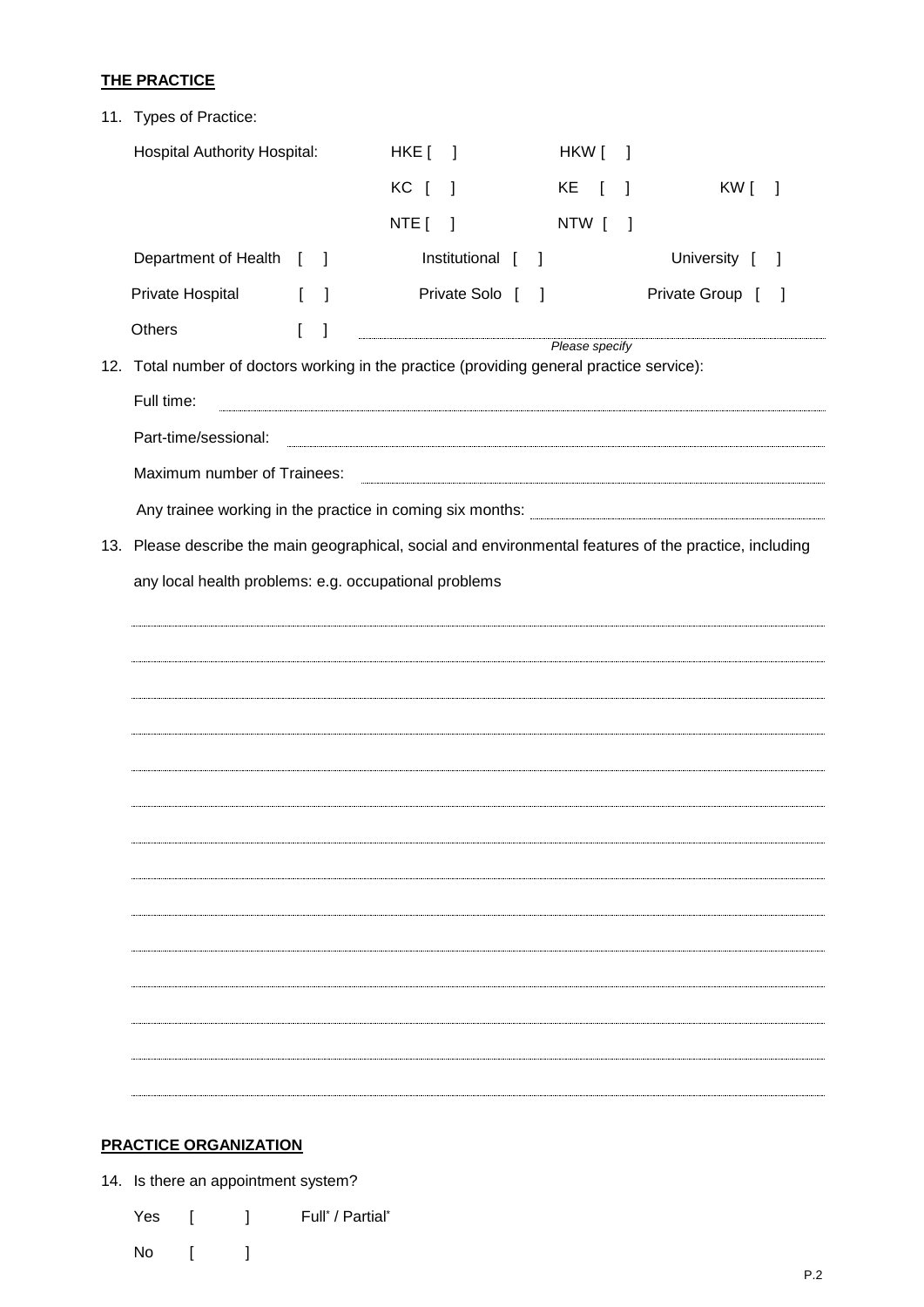|              | 15. What is the normal booking rate per hour?                         |                                                  |                                                                                                                        |              |                                                                                                                                                                                                                                |              |                             |            |     |  |  |  |
|--------------|-----------------------------------------------------------------------|--------------------------------------------------|------------------------------------------------------------------------------------------------------------------------|--------------|--------------------------------------------------------------------------------------------------------------------------------------------------------------------------------------------------------------------------------|--------------|-----------------------------|------------|-----|--|--|--|
|              | 16. How many appointments are available each week in the practice?    |                                                  |                                                                                                                        |              |                                                                                                                                                                                                                                |              |                             |            |     |  |  |  |
|              |                                                                       |                                                  | 17. Is there a medical record system? Yes [ ]                                                                          |              |                                                                                                                                                                                                                                |              | Manual*/computerized*/both* |            |     |  |  |  |
|              | 18. Does your practice have an age/sex register and disease register? |                                                  |                                                                                                                        |              |                                                                                                                                                                                                                                |              |                             |            |     |  |  |  |
|              | Age/Sex Register                                                      |                                                  | Yes [                                                                                                                  | $\mathbf{I}$ | No                                                                                                                                                                                                                             | $\mathbf{I}$ |                             |            |     |  |  |  |
|              |                                                                       |                                                  | Disease Register Yes [ ]                                                                                               |              | No results and the New York of the New York of the New York of the New York of the New York of the New York of the New York of the New York of the New York of the New York of the New York of the New York of the New York of | $\mathbf{I}$ | 1                           |            |     |  |  |  |
|              |                                                                       |                                                  | 19. What special equipment for diagnosis and treatment are available at the practice?                                  |              |                                                                                                                                                                                                                                |              |                             |            |     |  |  |  |
|              |                                                                       | e.g. ECG, peak flow meter, cauterisation machine |                                                                                                                        |              |                                                                                                                                                                                                                                |              |                             |            |     |  |  |  |
|              |                                                                       |                                                  |                                                                                                                        |              |                                                                                                                                                                                                                                |              |                             |            |     |  |  |  |
|              |                                                                       |                                                  |                                                                                                                        |              |                                                                                                                                                                                                                                |              |                             |            |     |  |  |  |
|              |                                                                       |                                                  |                                                                                                                        |              |                                                                                                                                                                                                                                |              |                             |            |     |  |  |  |
|              |                                                                       |                                                  |                                                                                                                        |              |                                                                                                                                                                                                                                |              |                             |            |     |  |  |  |
|              | <b>WORKLOAD</b>                                                       |                                                  |                                                                                                                        |              |                                                                                                                                                                                                                                |              |                             |            |     |  |  |  |
|              | 20. Please enter the following statistics:                            |                                                  |                                                                                                                        |              |                                                                                                                                                                                                                                |              |                             |            |     |  |  |  |
|              |                                                                       | <b>Mon</b>                                       | <b>Tues</b>                                                                                                            | Wed          |                                                                                                                                                                                                                                | <b>Thurs</b> | Fri                         | <b>Sat</b> | Sun |  |  |  |
|              | A.M.                                                                  |                                                  |                                                                                                                        |              |                                                                                                                                                                                                                                |              |                             |            |     |  |  |  |
|              | P.M.                                                                  |                                                  |                                                                                                                        |              |                                                                                                                                                                                                                                |              |                             |            |     |  |  |  |
| 21.          |                                                                       |                                                  | Does your practice provide house calls/home visits?                                                                    |              |                                                                                                                                                                                                                                |              |                             |            |     |  |  |  |
|              | Yes<br>$\mathbf{r}$                                                   | 1                                                | No<br>$\Gamma$                                                                                                         | $\mathbf{I}$ |                                                                                                                                                                                                                                |              |                             |            |     |  |  |  |
|              |                                                                       |                                                  | If yes, please state the average number of visits per month <b>contract and the state of the state of the state of</b> |              |                                                                                                                                                                                                                                |              |                             |            |     |  |  |  |
| <b>STAFF</b> |                                                                       |                                                  |                                                                                                                        |              |                                                                                                                                                                                                                                |              |                             |            |     |  |  |  |
|              |                                                                       |                                                  | 22. Total number of paramedical and auxiliary staff:                                                                   |              |                                                                                                                                                                                                                                |              |                             |            |     |  |  |  |
|              |                                                                       |                                                  |                                                                                                                        | Number       |                                                                                                                                                                                                                                |              |                             |            |     |  |  |  |
|              |                                                                       |                                                  |                                                                                                                        |              |                                                                                                                                                                                                                                |              |                             |            |     |  |  |  |
|              | Receptionist:<br>e.g.                                                 |                                                  |                                                                                                                        |              |                                                                                                                                                                                                                                |              |                             |            |     |  |  |  |
|              |                                                                       | Clerical:                                        |                                                                                                                        |              |                                                                                                                                                                                                                                |              |                             |            |     |  |  |  |
|              |                                                                       | Registered Nurse:                                |                                                                                                                        |              |                                                                                                                                                                                                                                |              |                             |            |     |  |  |  |
|              |                                                                       | <b>Enrolled Nurse:</b>                           |                                                                                                                        |              |                                                                                                                                                                                                                                |              |                             |            |     |  |  |  |
|              |                                                                       | Dispenser:                                       |                                                                                                                        |              |                                                                                                                                                                                                                                |              |                             |            |     |  |  |  |
|              |                                                                       |                                                  | Others (please specify):                                                                                               |              |                                                                                                                                                                                                                                |              |                             |            |     |  |  |  |